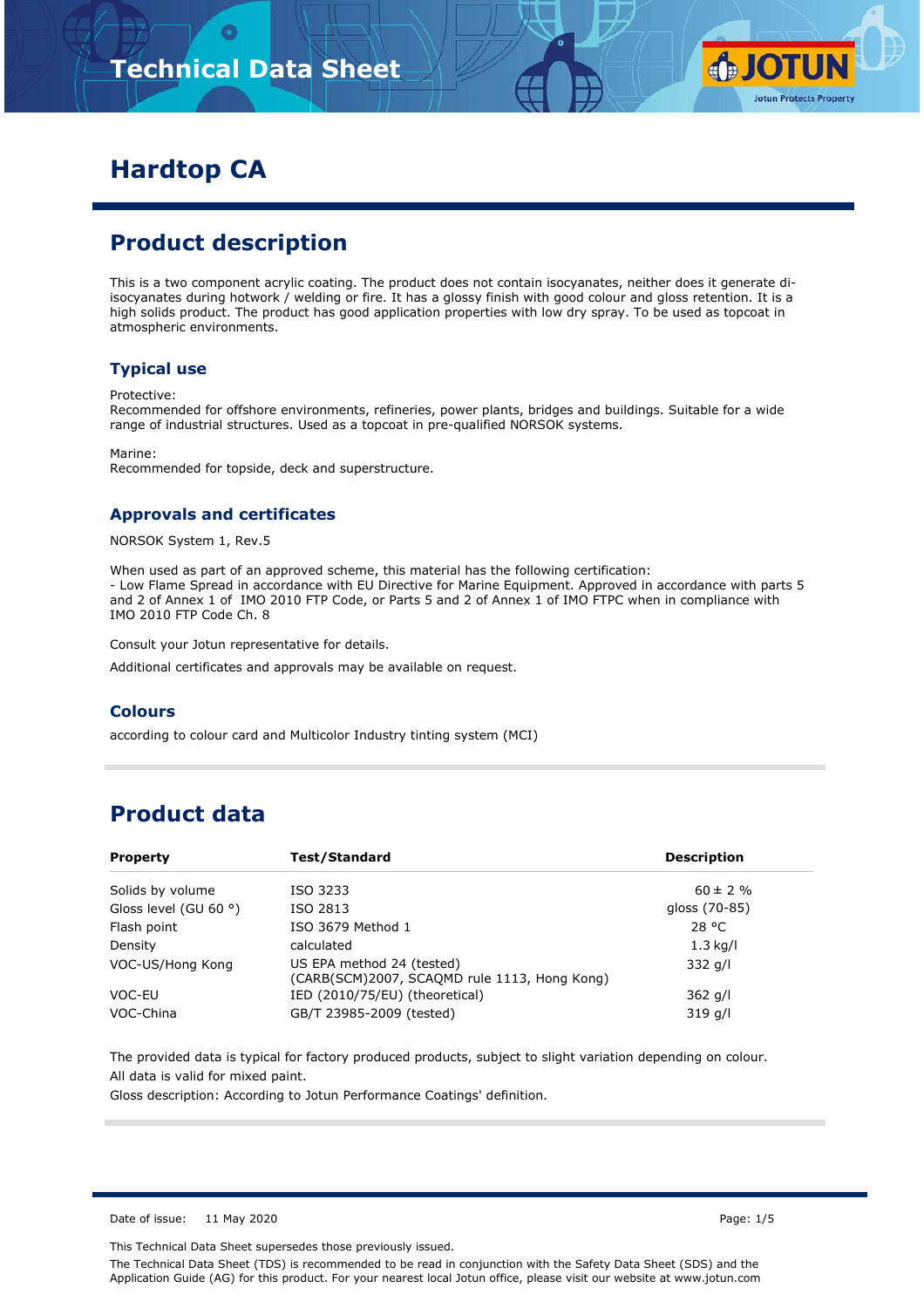

### **Film thickness per coat**

#### **Typical recommended specification range**

| Dry film thickness         |  | $60 - 125$ µm  |                              |
|----------------------------|--|----------------|------------------------------|
| Wet film thickness         |  | $100 - 210$ um |                              |
| Theoretical spreading rate |  |                | $10 - 4.8$ m <sup>2</sup> /l |

Bright colours may need film thickness in the high end of the recommended specification range to achieve opacity.

## **Surface preparation**

To secure lasting adhesion to the subsequent product all surfaces shall be clean, dry and free from any contamination.

### **Surface preparation summary table**

|                  | <b>Surface preparation</b>                     |                                                |  |
|------------------|------------------------------------------------|------------------------------------------------|--|
| <b>Substrate</b> | Minimum                                        | Recommended                                    |  |
| Coated surfaces  | Clean, dry and undamaged compatible<br>coating | Clean, dry and undamaged compatible<br>coating |  |

# **Application**

### **Application methods**

The product can be applied by

| Spray:  | Use air spray or airless spray.                                                                                    |
|---------|--------------------------------------------------------------------------------------------------------------------|
| Brush:  | Recommended for stripe coating and small areas. Care must be taken to achieve the<br>specified dry film thickness. |
| Roller: | May be used for small areas.                                                                                       |

### **Product mixing ratio (by volume)**

| Hardtop CA Comp A | 9 part $(s)$ |
|-------------------|--------------|
| Hardtop CA Comp B | 1 part $(s)$ |

Date of issue: 11 May 2020 **Page: 2/5** 

This Technical Data Sheet supersedes those previously issued.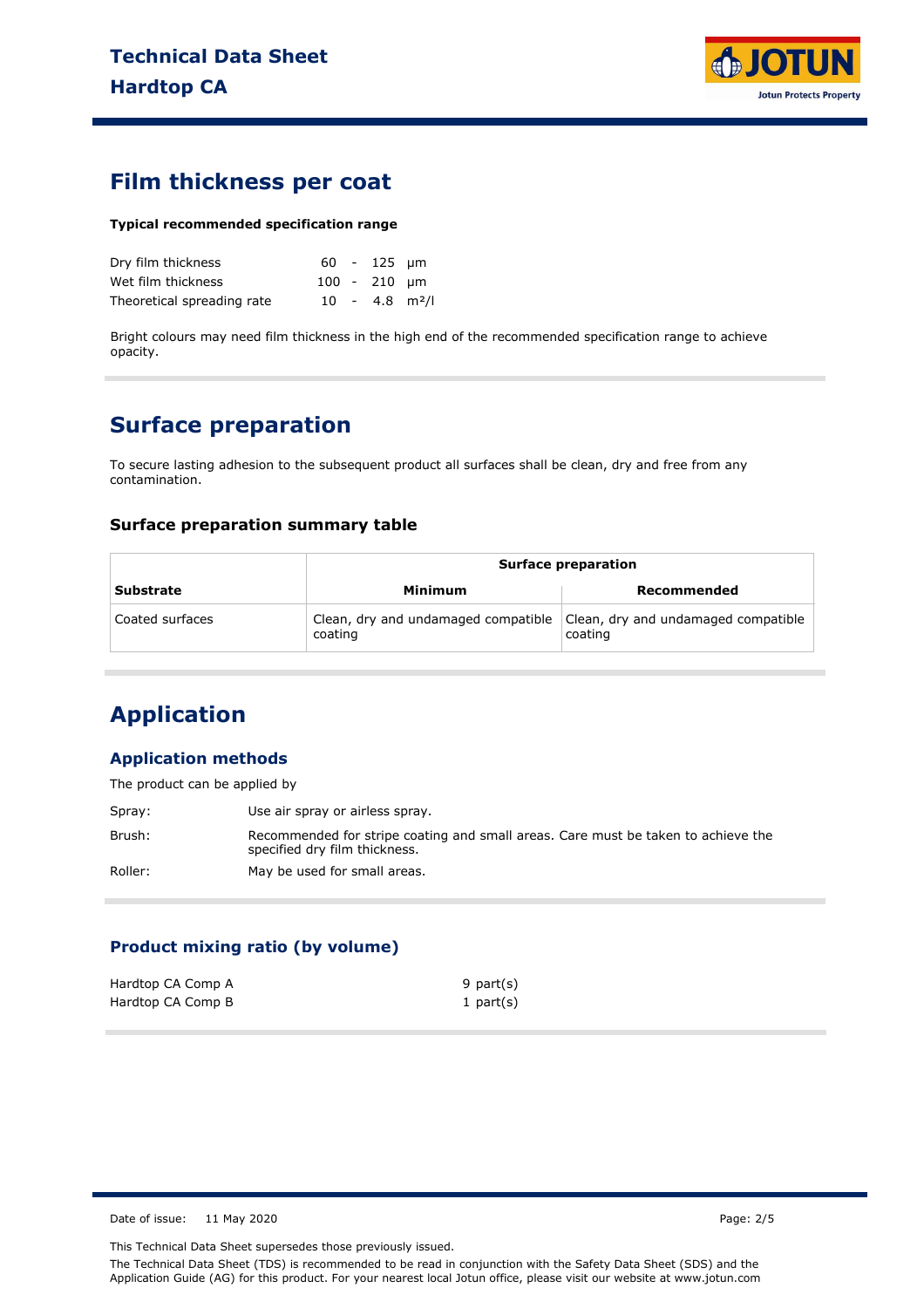

#### **Thinner/Cleaning solvent**

| / Jotun Thinner No. 17<br>Thinner:<br>Jotun Thinner No. 7 |  |
|-----------------------------------------------------------|--|
|-----------------------------------------------------------|--|

#### **Guiding data for airless spray**

| Nozzle tip (inch/1000):       | 15-21            |
|-------------------------------|------------------|
| Pressure at nozzle (minimum): | 150 bar/2100 psi |

#### **Guiding data for air spray**

| Nozzle tip:                   | HVLP: 13-21 (inch/1000) / Pressure pot: 1.3-2.1 (mm) |
|-------------------------------|------------------------------------------------------|
| Pressure at nozzle (minimum): | HVLP: 2.4 bar/ 34 psi / Pressure pot: 2.4 bar/34 psi |

## **Drying and Curing time**

| Substrate temperature     |      | $5^{\circ}$ C 10 °C 23 °C 40 °C |        |      |
|---------------------------|------|---------------------------------|--------|------|
| Surface (touch) dry       |      | 6h 4h 2.5h 2h                   |        |      |
| Walk-on-dry               | 72 h |                                 | 36h 5h | .5 h |
| Dry to over coat, minimum | 72 h | 36 h                            | 5 h    | .5 h |
| Dried/cured for service   | 28 d | 14 d 12 d                       |        | -3 d |

For maximum overcoating intervals, refer to the Application Guide (AG) for this product.

Drying and curing times are determined under controlled temperatures and relative humidity below 85 %, and at average of the DFT range for the product.

Surface (touch) dry: The state of drying when slight pressure with a finger does not leave an imprint or reveal tackiness.

Walk-on-dry: Minimum time before the coating can tolerate normal foot traffic without permanent marks, imprints or other physical damage.

Dry to over coat, minimum: The recommended shortest time before the next coat can be applied.

Dried/cured for service: Minimum time before the coating can be permanently exposed to the intended environment/medium.

## **Induction time and Pot life**

| <b>Paint temperature</b> | 23 °C |  |
|--------------------------|-------|--|
| Pot life                 | 4 h   |  |

Date of issue: 11 May 2020 **Page: 3/5** 

This Technical Data Sheet supersedes those previously issued.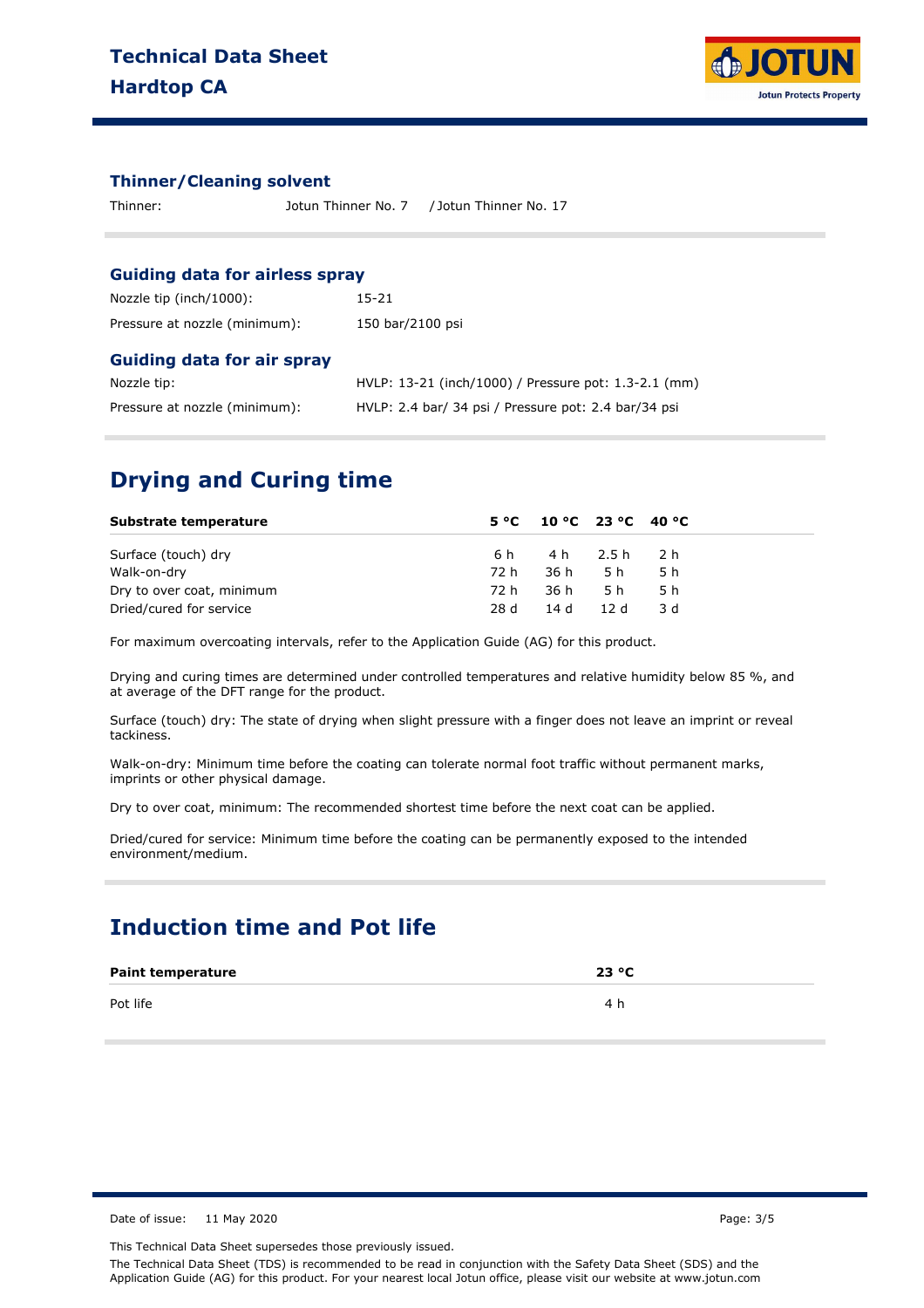

## **Heat resistance**

|                  | Temperature |        |  |
|------------------|-------------|--------|--|
|                  | Continuous  | Peak   |  |
| Dry, atmospheric | 120 °C      | 140 °C |  |

Peak temperature duration max. 1 hour.

The temperatures listed relate to retention of protective properties. Aesthetic properties may suffer at these temperatures.

## **Product compatibility**

Depending on the actual exposure of the coating system, various primers and topcoats can be used in combination with this product. Some examples are shown below. Contact Jotun for specific system recommendation.

| Previous coat:   | epoxy, zinc silicate, zinc epoxy, two component acrylic |
|------------------|---------------------------------------------------------|
| Subsequent coat: | two component acrylic                                   |

# **Packaging (typical)**

|                   | <b>Volume</b> | <b>Size of containers</b> |
|-------------------|---------------|---------------------------|
|                   | (litres)      | (litres)                  |
| Hardtop CA Comp A | 4.5/18        | 5/20                      |
| Hardtop CA Comp B | 0.5/2         | 1/3                       |

The volume stated is for factory made colours. Note that local variants in pack size and filled volumes can vary due to local regulations.

## **Storage**

The product must be stored in accordance with national regulations. Keep the containers in a dry, cool, well ventilated space and away from sources of heat and ignition. Containers must be kept tightly closed. Handle with care.

### **Shelf life at 23 °C**

Hardtop CA Comp A Hardtop CA Comp B 48 month(s) 48 month(s)

In some markets commercial shelf life can be dictated shorter by local legislation. The above is minimum shelf life, thereafter the paint quality is subject to re-inspection.

Date of issue: 11 May 2020 **Page: 4/5** 

This Technical Data Sheet supersedes those previously issued.